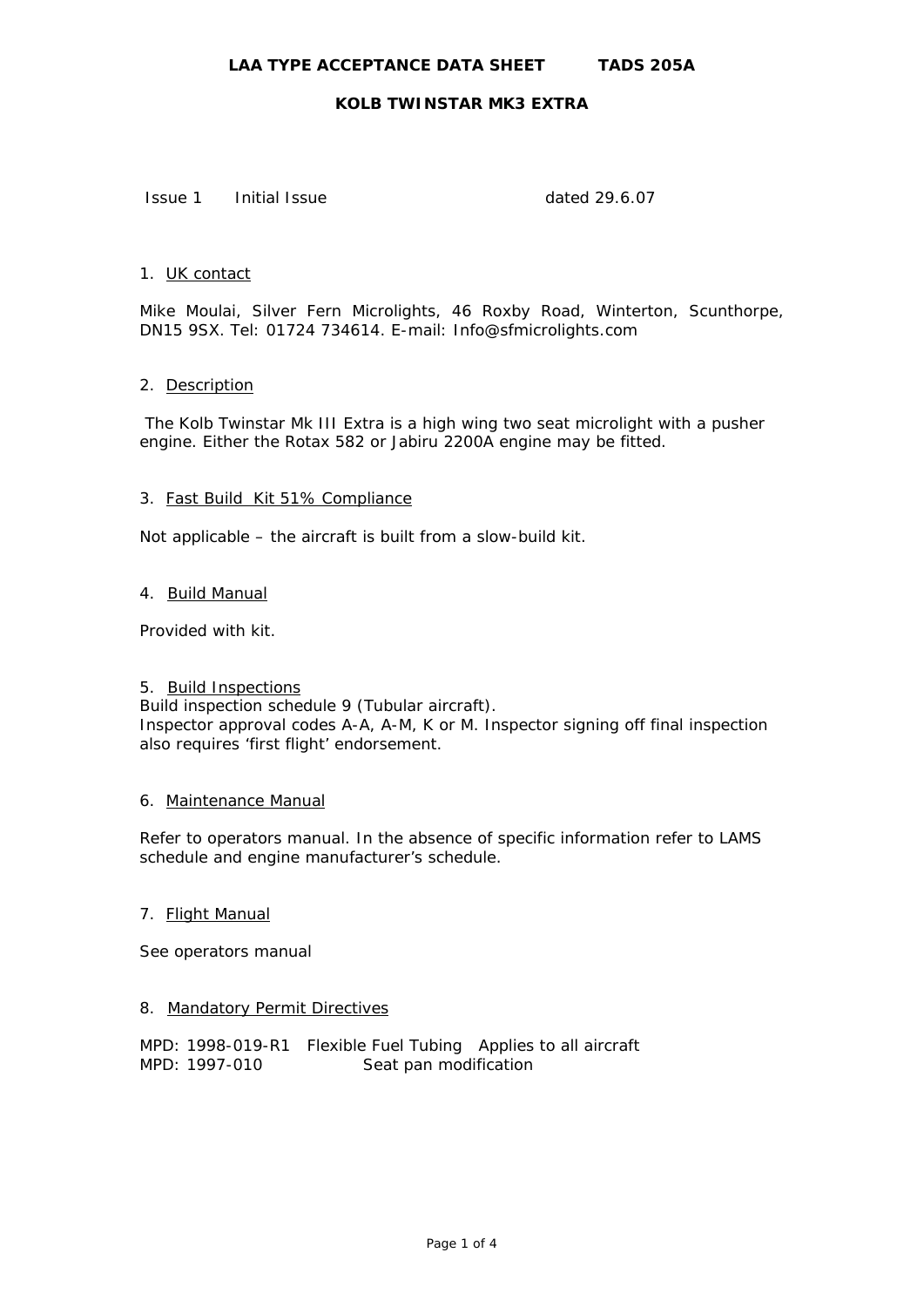## 9. LAA Mandatory Modifications

It will be essential to ensure that your project conforms with the LAA required modifications for the Mk 3 Extra model. These comprise the following modifications which are to be supplied by Kolb with the kit:

- 1.1 Control surface hinges uprated to MS2001-3 spec
- 1.2 Addition of aileron control stops
- 1.3 Elevator cables uprated to 3mm diameter
- 1.4 Flap lever extension
- 1.5 Uprated wing struts

In addition, the following mods apply which will be supplied by Silver Fern

- 1.6 Door stop
- 1.7 Elevator stop
- 1.8 Instrument console brace
- 1.9 Instrument console edge softening.
- 1.10 Lexan panels added to enclose section to rear of cockpit
- 1.11 Seat modification to improve crew protection as shown in Mainair service bulletin KSB1, including aluminium seat base and Dyna foam energy-absorbing squab.
- 10. Service Bulletins

Nil known

## 11. Standard Options

Wing vortex generators allowing an increase in max gross weight to 431 kg

## 12. Special Inspection Points

Correct positioning of wing vortex generators per Silver Fern instructions

## 13. Operating Limitations and Placards

Maximum number of occupants authorised to be carried: Two

The aircraft must be operated in compliance with the following operating limitations, which shall be displayed in the cockpit by means of placards or instrument markings:

Aerobatic Limitations

The aeroplane is permitted to fly only for non-aerobatic operation. In this context non-aerobatic operation includes any manoeuvre necessary for normal flying, intentional stalls from level flight and steep turns in which the angle of bank doesn't exceed 60degrees.

Intentional spinning is prohibited

Maximum Total weight Authorised: 405 Kg (431 Kg with vortex generators fitted per mod 11271)

 CG Range: 11.6 inches to 20.3 inches aft of datum. Datum Point is: Leading edge of wing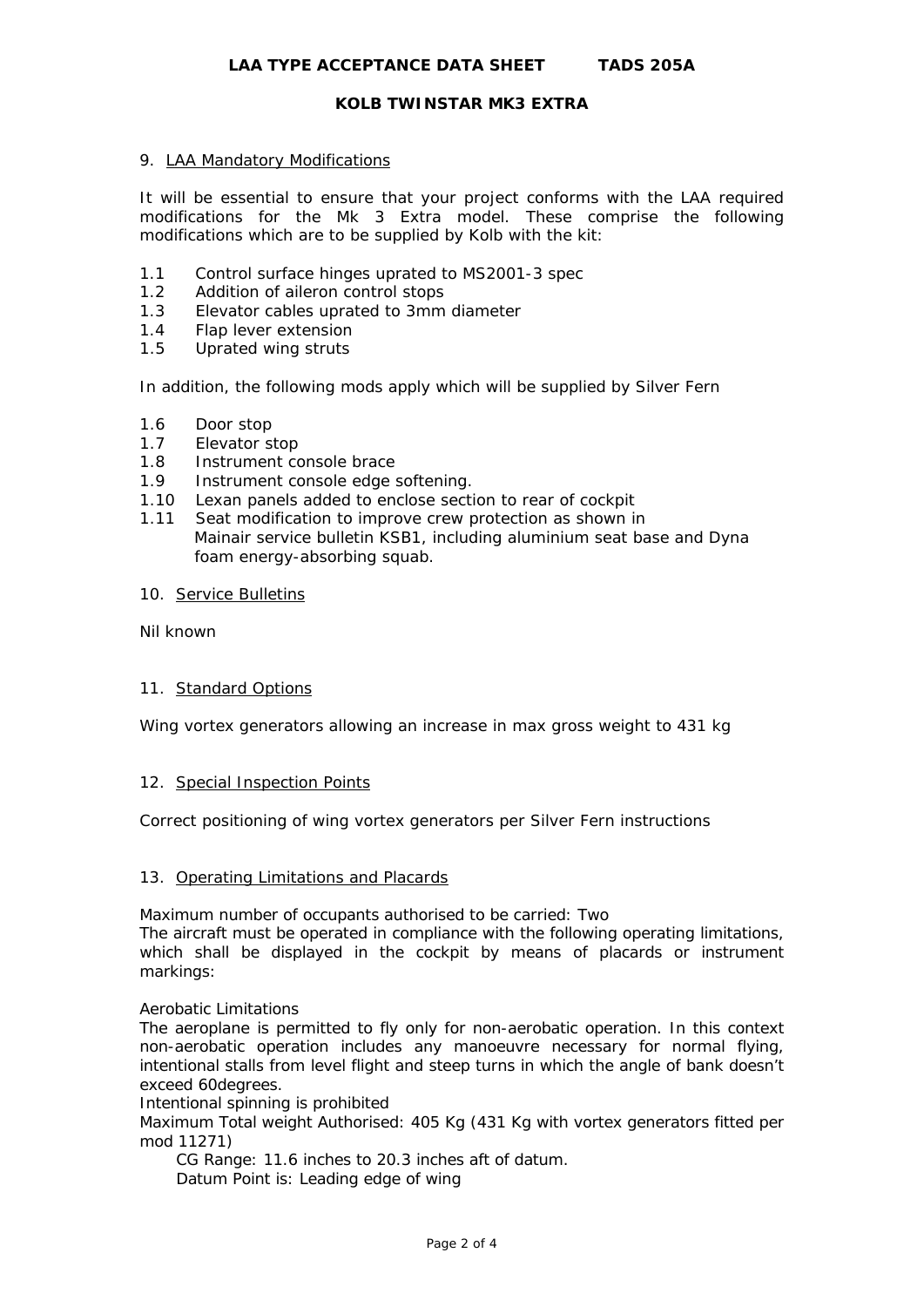Engine Limitations Maximum Engine RPM: 6800 (with Rotax engine) 3300 (with Jabiru engine) Airspeed Limitations Maximum Indicated Airspeed: 95 mph Maximum Indicated Airspeed with Flaps Extended: 60 mph Other Limitations The aircraft shall be flown by day and under Visual Flight Rules only. Smoking in the aircraft is prohibited. Sideslipping prohibited. Minimum solo pilot weight without ballast: 77 Kg Smoking in the aircraft is prohibited.

Additional Placard

"Occupant Warning - This Aircraft has not been Certificated to an International Requirement"

#### 14. Maximum Permitted Empty Weight

Model **Engine** Max empty weight Mk 3 Extra Rotax 582 225 Kg (241Kg with mod 11271) Mk 3 Extra Jabiru 2200A 233 kg (249 Kg with mod 11271)

#### 15. Special Test Flying Issues

Supplementary Rotax two stroke flight test schedule if Rotax engine fitted.

#### 16. Control surface deflections

| Ailerons     |                         | Up: TBD degrees   |
|--------------|-------------------------|-------------------|
|              |                         | Down: TBD degrees |
| Elevators    |                         | Up: TBD degrees   |
|              |                         | Down: TBD degrees |
| Rudder       |                         | Left TBD degrees  |
|              |                         | Right TBD degrees |
| Flap         |                         | Down TBD degrees  |
| Elevator tab | Up and down TBD degrees |                   |

#### 17. Noise Certification

As a microlight aircraft, a noise certificate must be issued by the CAA specific to each individual aircraft built. A new noise certificate must be obtained following any change in noise output, including change to engine type, reduction gear ratio, propeller type, propeller pitch setting, type of exhaust, exhaust after-muffler or intake silencer.